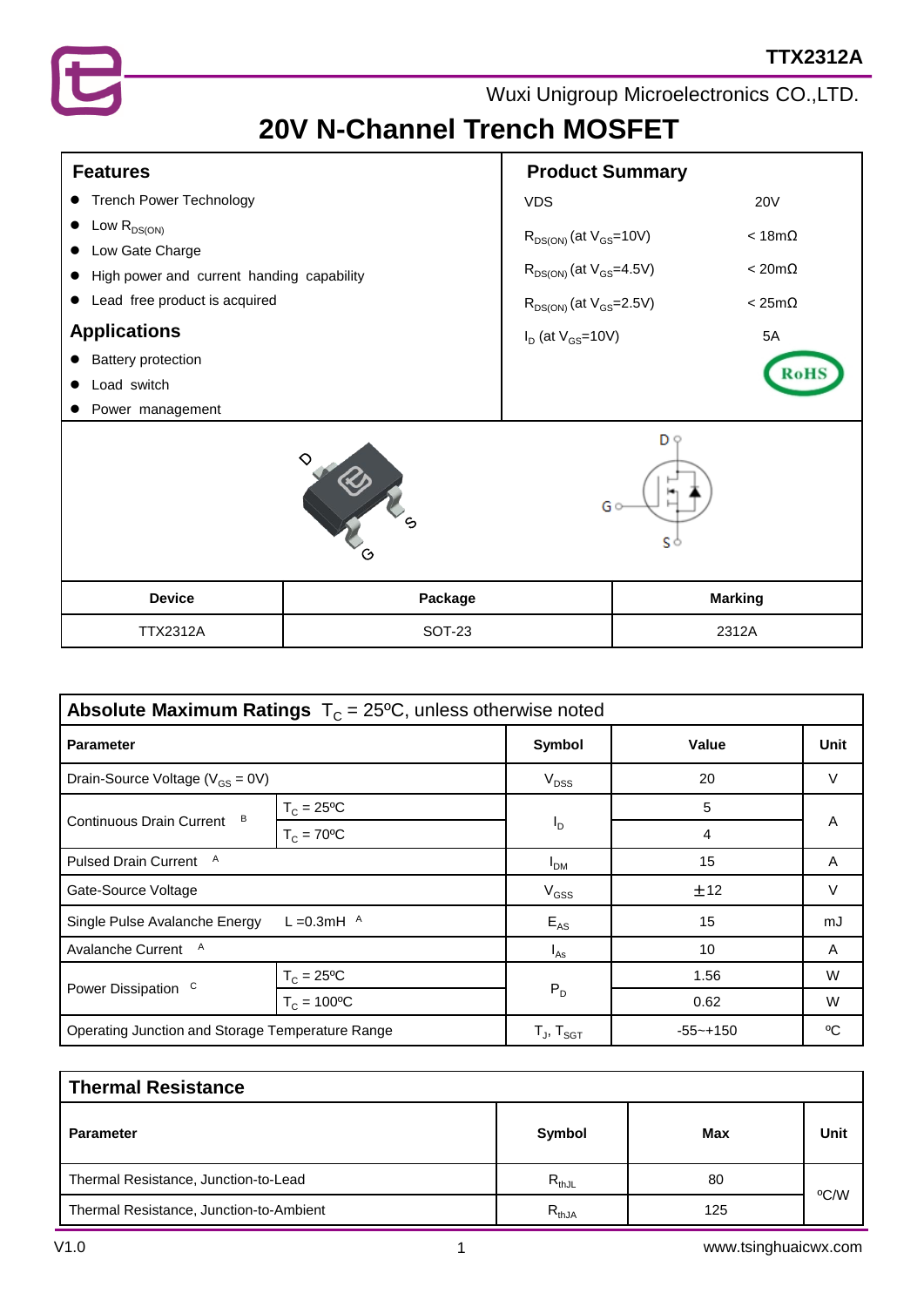| <b>Specifications</b> $T_{J} = 25^{\circ}\text{C}$ , unless otherwise noted |                                  |                                                      |                          |                |               |           |  |
|-----------------------------------------------------------------------------|----------------------------------|------------------------------------------------------|--------------------------|----------------|---------------|-----------|--|
| Parameter                                                                   | Symbol<br><b>Test Conditions</b> | Value                                                |                          | Unit           |               |           |  |
|                                                                             |                                  |                                                      | Min.                     | Typ.           | Max.          |           |  |
| <b>Static</b>                                                               |                                  |                                                      |                          |                |               |           |  |
| Drain-Source Breakdown Voltage                                              | $V_{(BR)DSS}$                    | $V_{GS} = 0V$ , $I_D = 250 \mu A$                    | 20                       | --             | --            | $\vee$    |  |
|                                                                             |                                  | $V_{DS}$ = 20V, $V_{GS}$ = 0V, T <sub>J</sub> = 25°C | --                       | --             | 1             |           |  |
| Zero Gate Voltage Drain Current                                             | $I_{DSS}$                        | $V_{DS} = 20V, V_{GS} = 0V, T_J = 70^{\circ}C$       | $\overline{\phantom{a}}$ | --             | 25            | μA        |  |
| Gate-Source Leakage                                                         | $I_{GSS}$                        | $V_{GS} = \pm 12V$                                   | $\overline{\phantom{a}}$ | --             | ±100          | nA        |  |
| Gate-Source Threshold Voltage                                               | $V_{GS(th)}$                     | $V_{DS} = V_{GS}$ , $I_D = 250 \mu A$                | 0.5                      | 0.7            | 0.9           | $\vee$    |  |
|                                                                             |                                  | $V_{GS}$ = 10V, $I_D$ = 4A                           | --                       | 13.6           | 18            | $m\Omega$ |  |
| Drain-Source On-Resistance                                                  | $R_{DS(on)}$                     | $V_{GS} = 4.5V$ , $I_D = 4A$                         | $-$                      | 14.9           | 20            | $m\Omega$ |  |
|                                                                             |                                  | $V_{GS} = 2.5V, I_D = 4A$                            | --                       | 18             | 25            | $m\Omega$ |  |
| Forward Transconductance                                                    | $g_{\rm fs}$                     | $V_{DS} = 5V$ , $I_D = 6A$                           | --                       | 25             | --            | S         |  |
| <b>Dynamic</b>                                                              |                                  |                                                      |                          |                |               |           |  |
| Input Capacitance                                                           | $C_{\text{iss}}$                 | $V_{GS} = 0V$ ,<br>$V_{DS} = 10V,$                   | --                       | 870            | --            | pF        |  |
| Output Capacitance                                                          | $C_{\rm{oss}}$                   |                                                      | $-$                      | 119            | $\frac{1}{2}$ |           |  |
| Reverse Transfer Capacitance                                                | $C_{\text{rss}}$                 | $f = 1.0$ MHz                                        | --                       | 110            | --            |           |  |
|                                                                             | $Qg$ (10V)                       |                                                      | --                       | 22.1           | --            | nC        |  |
| <b>Total Gate Charge</b>                                                    | $Q_{q}$ (4.5V)                   | $V_{DD} = 10V$ , $I_D = 5A$ ,                        | --                       | 11             | --            |           |  |
| Gate-Source Charge                                                          | $Q_{gs}$                         | $V_{GS}$ = 10V                                       | --                       | $\overline{2}$ | --            |           |  |
| Gate-Drain Charge                                                           | $Q_{gd}$                         |                                                      | --                       | $\overline{2}$ | --            |           |  |
| Turn-on Delay Time                                                          | $t_{d(on)}$                      |                                                      | --                       | 4              | --            |           |  |
| Turn-on Rise Time                                                           | $t_r$                            | $V_{DD}$ = 10V, $V_{DD}$ = 10V,                      | $\overline{\phantom{a}}$ | 8.2            | --            | ns        |  |
| Turn-off Delay Time                                                         | $t_{d(\mathsf{off})}$            | $I_D = 3A, R_G = 2.5\Omega$                          | --                       | 22             | --            |           |  |
| <b>Turn-off Fall Time</b>                                                   | $t_f$                            |                                                      | --                       | $\overline{7}$ | --            |           |  |
| <b>Drain-Source Body Diode Characteristics</b>                              |                                  |                                                      |                          |                |               |           |  |
| Continuous Body Diode Current B                                             | $I_{\rm S}$                      |                                                      | --                       | --             | 5             |           |  |
| <b>Pulsed Diode Forward Current</b>                                         | $I_{\text{SM}}$                  | $T_c = 25$ °C                                        | --                       | --             | 20            | Α         |  |
| <b>Body Diode Voltage</b>                                                   | $V_{SD}$                         | $T_J = 25$ °C, $I_{SD} = 5A$ , $V_{GS} = 0V$         | --                       | --             | 1.2           | V         |  |

A. Single pulse width limited by maximum junction temperature.

- B. The maximum current rating is package limited.
- C. The power dissipation P<sub>D</sub> is based on T<sub>J(MAX)</sub> =150°C, using junction-to-case thermal resistance, and is more useful in setting the upper dissipation limit for cases where additional heatsinking is used.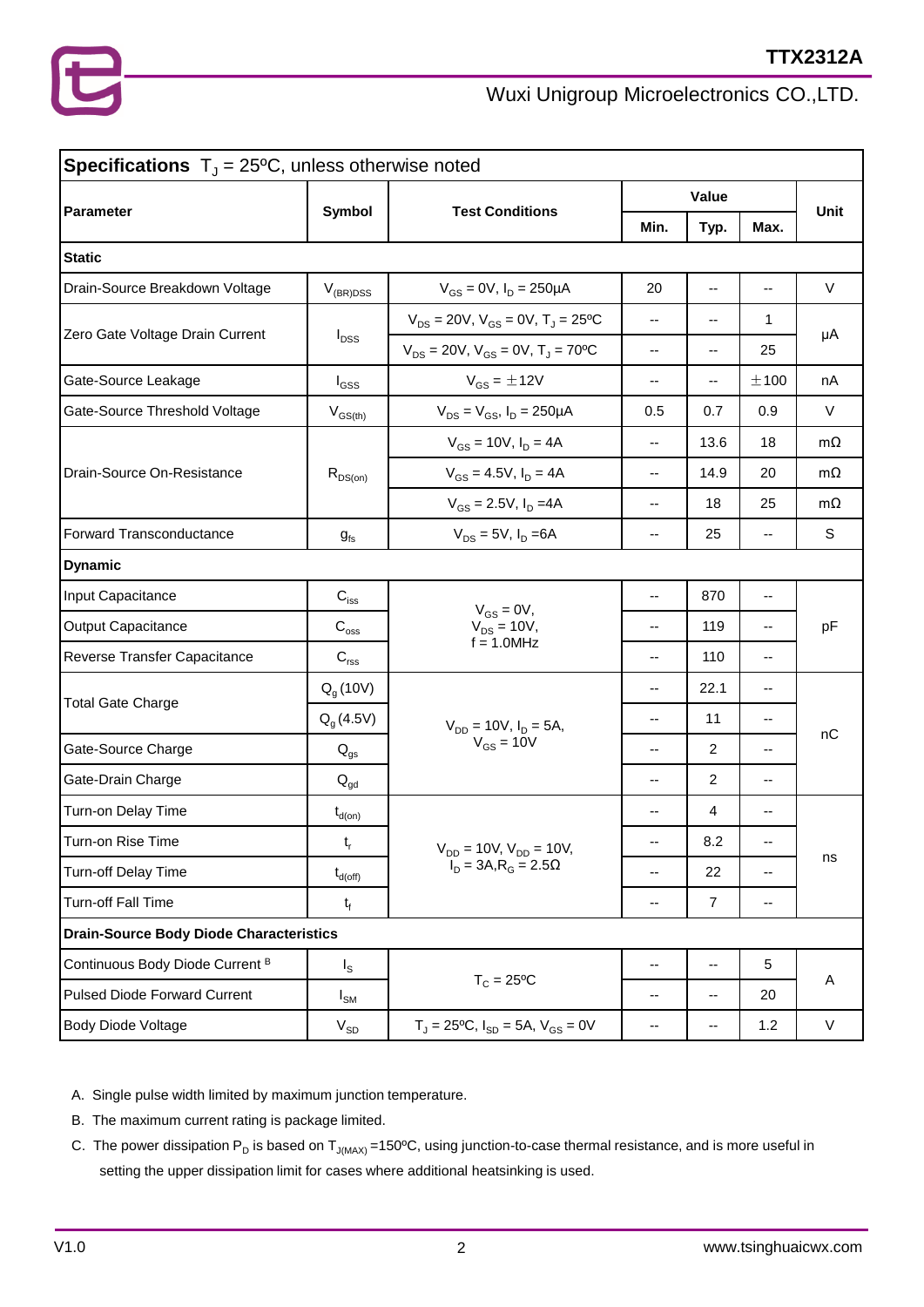## **Typical Characteristics**  $T_J = 25$ <sup>o</sup>C, unless otherwise noted

I<sub>D</sub>, Drain Current (A)

Capacitance (pF)



 $V_{DS}$ , Drain-to-Source Voltage (V)  $V_{GS}$ , Gate-to-Source Voltage (V)

### **Figure 3. On-Resistance vs. Drain Current Figure 4. Capacitance**







Q<sub>g</sub>, Total Gate Charge (nC)

### **Figure 1. Output Characteristics Figure 2. Transfer Characteristics**





 $I_D$ , Drain Current (A)  $V_{DS}$ , Drain-to-Source Voltage (V)



V<sub>SD</sub>, Source-to-Drain Voltage (V)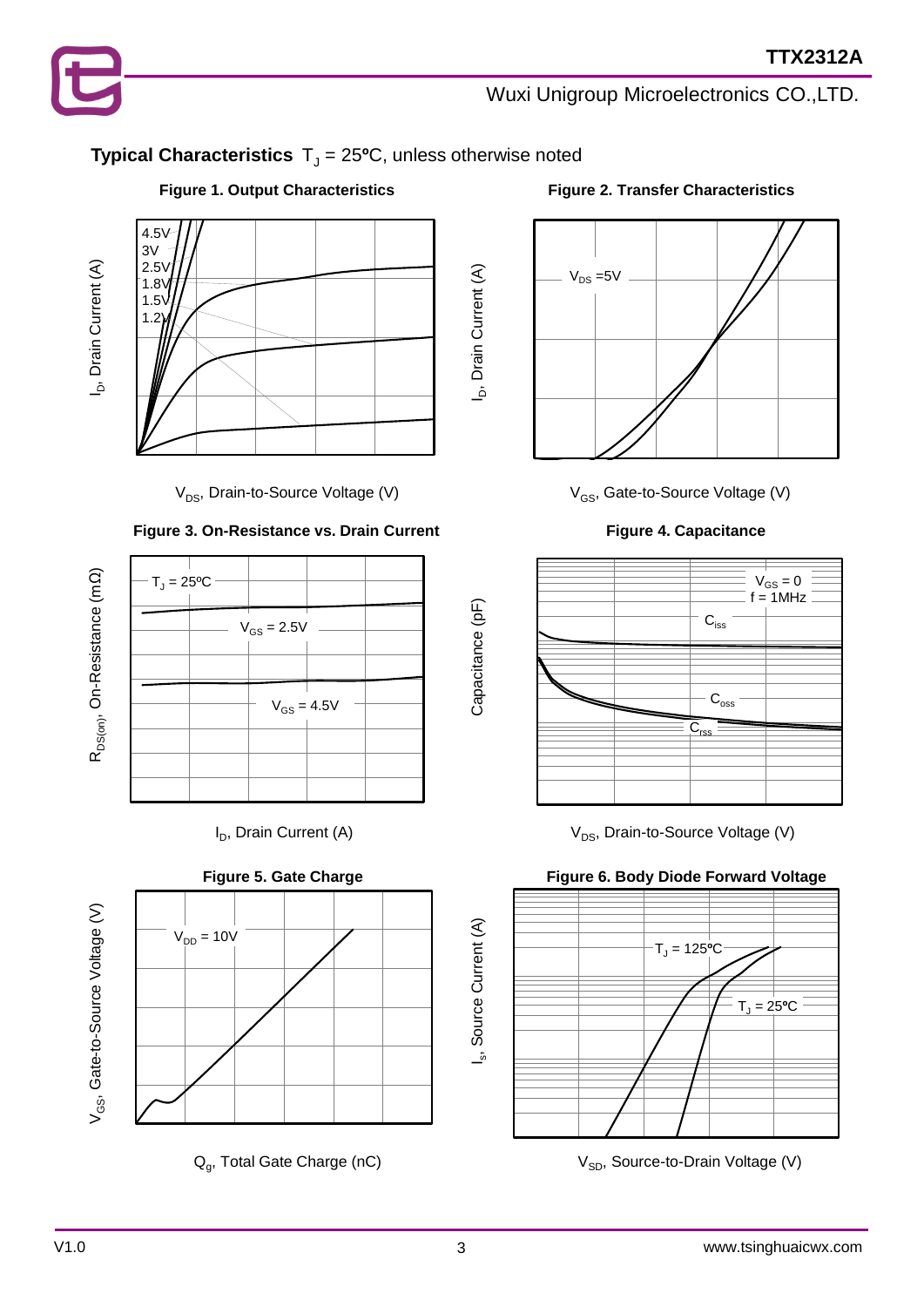

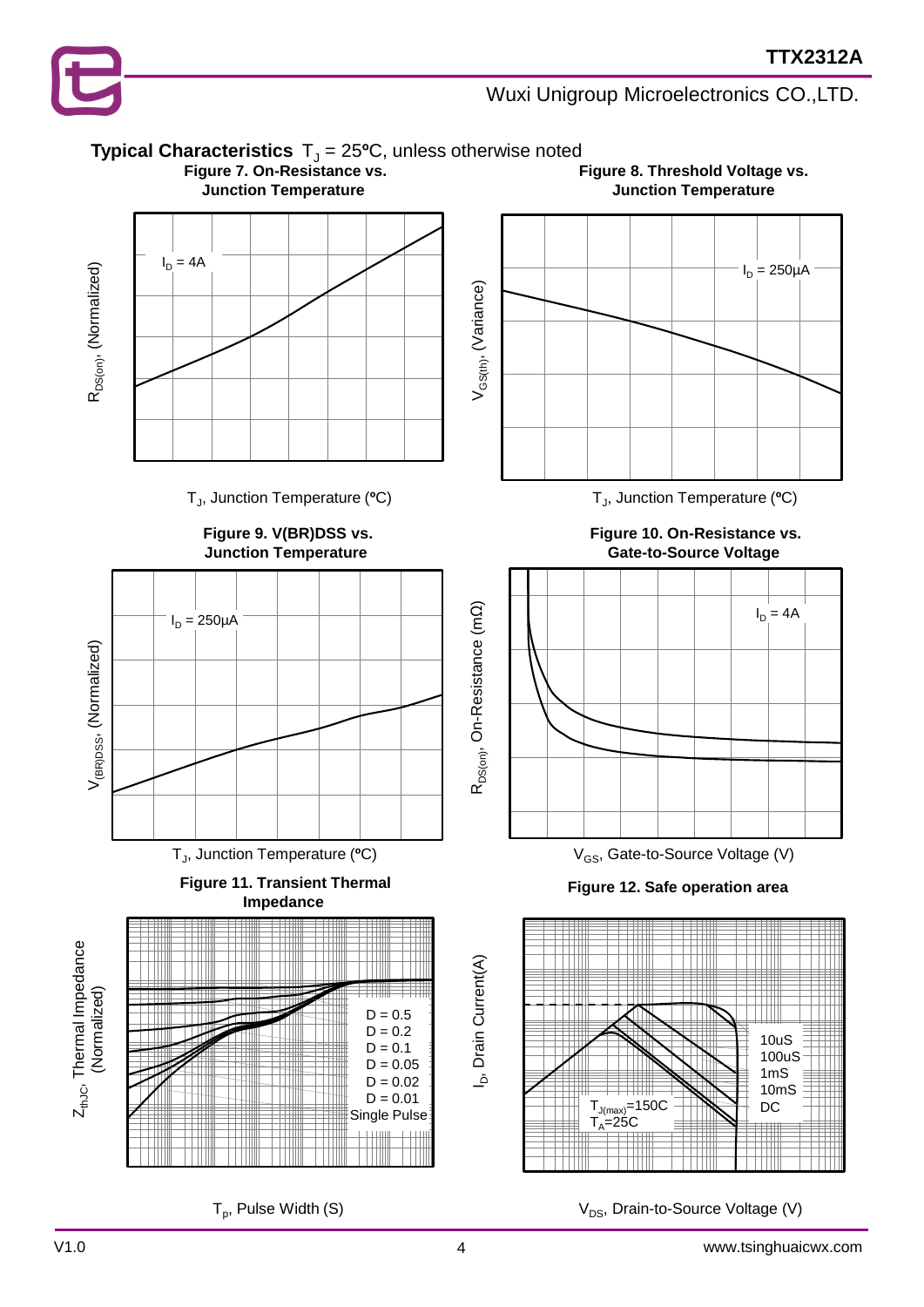



**Figure B**:**Resistive Switching Test Circuit and Waveform**



**Figure C**:**Unclamped Inductive Switching Test Circuit and Waveform**

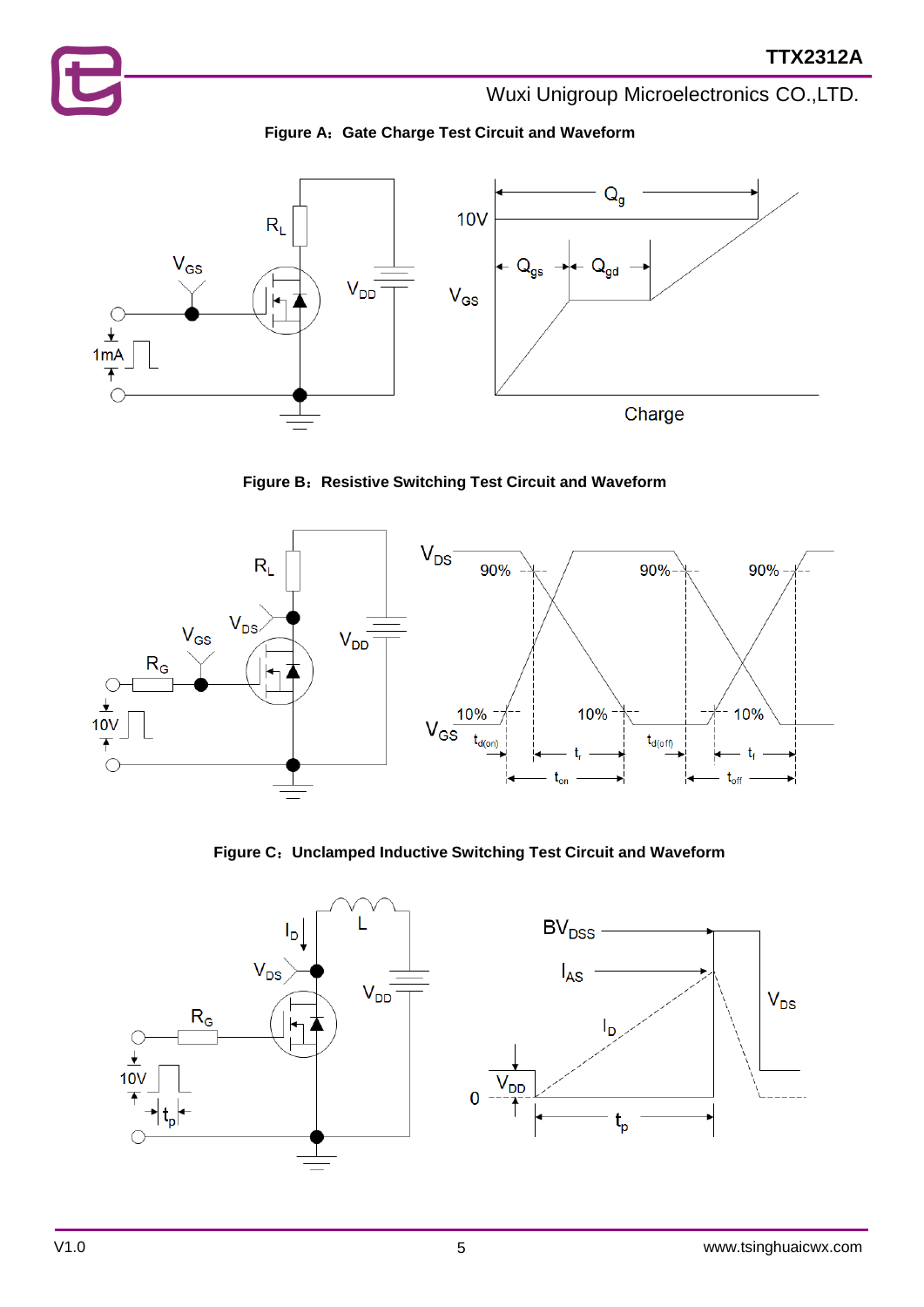

**SOT-23**







| Symbol | <b>Dimensions In Millimeters</b> |             | <b>Dimensions In Inches</b> |             |  |
|--------|----------------------------------|-------------|-----------------------------|-------------|--|
|        | Min.                             | Max.        | Min.                        | Max.        |  |
| A      | 0.900                            | 1.150       | 0.035                       | 0.045       |  |
| A1     | 0.000                            | 0.100       | 0.000                       | 0.004       |  |
| A2     | 0.900                            | 1.050       | 0.035                       | 0.041       |  |
| b      | 0.300                            | 0.500       | 0.012                       | 0.020       |  |
| с      | 0.080                            | 0.150       | 0.003                       | 0.006       |  |
| D      | 2.800                            | 3.000       | 0.110                       | 0.118       |  |
| E      | 1.200                            | 1.400       | 0.047                       | 0.055       |  |
| E1     | 2.250                            | 2.550       | 0.089                       | 0.100       |  |
| e      | 0.950 TYP.                       | 0.037 TYP.  |                             |             |  |
| e1     | 1.800                            | 2.000       | 0.071                       | 0.079       |  |
|        |                                  | 0.550 REF.  | 0.022 REF.                  |             |  |
| L1     | 0.300                            | 0.500       | 0.012                       | 0.020       |  |
| θ      | $0^{\circ}$                      | $8^{\circ}$ | 0°                          | $8^{\circ}$ |  |